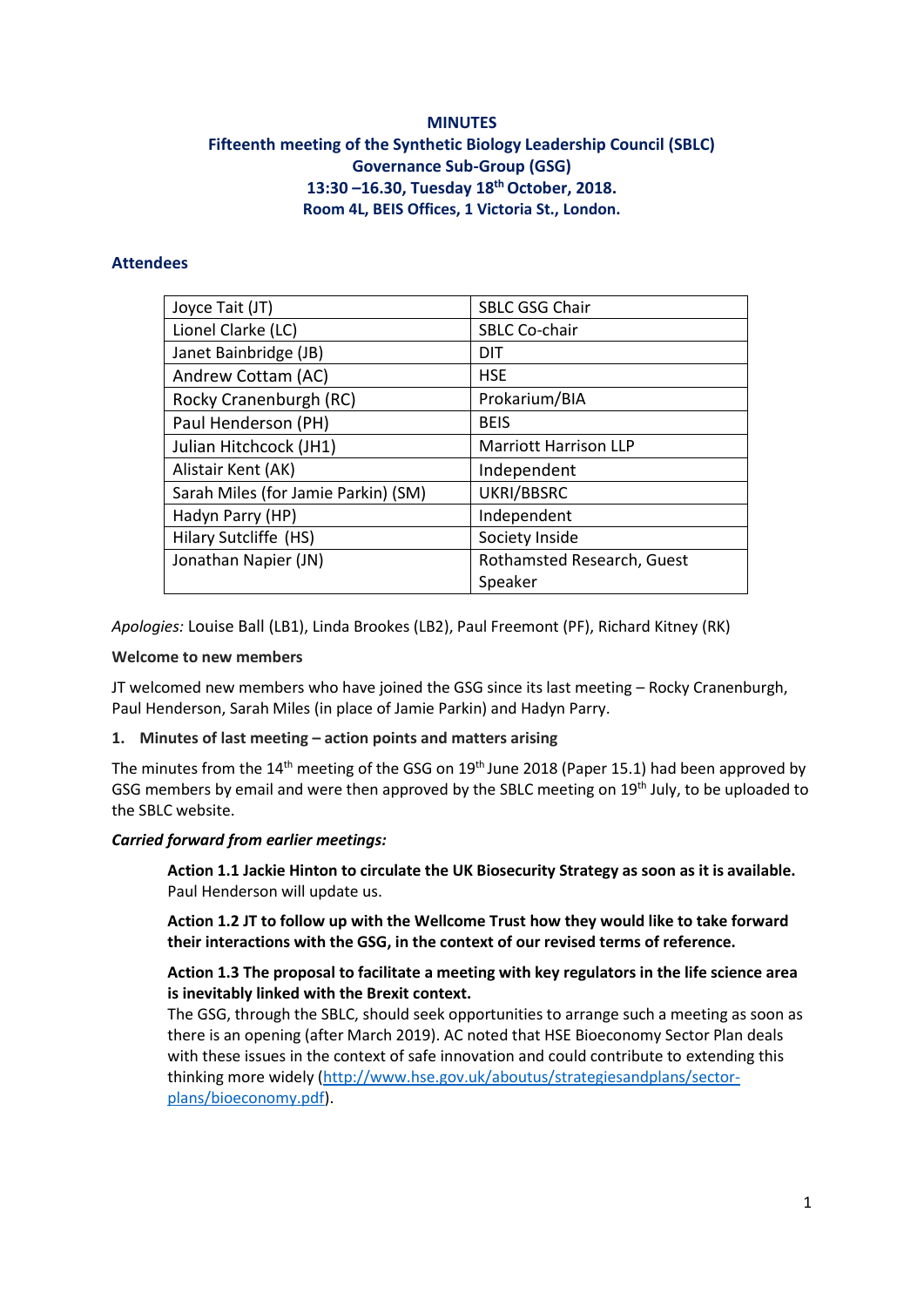# *Outstanding from the GSG meeting of 26/2/18:*

**Action 2 JT to invite somebody from BSI to the next GSG meeting to discuss how they would develop standards for this area.** Deferred to the first GSG meeting in 2019**.**

**Action 3 LB1 to let us know whether there are any useful contributions that the GSG could make to future CBD-related discussions.** Continuing

**Action 4 JT to invite Jaco Westra to the first GSG meeting in 2019.**

### *Action Points from the GSG meeting* **of 19/6/18**

**Action 1 LC to raise issues about funding silos at future SBLC meetings** (carried forward)**.**

**Action 2. JT to send the GSG comments on the two papers to Diane Beddoes at Sciencewise** (completed)**.**

**Action 3. Regarding the Cartagena Protocol online forum earlier this year on Public Awareness, LB1 to send the GSG the synthesis of the outcome** (completed)**.**

**Action 4. LB1 to send the GSG a link to this proposal** (completed)

**Action 5, HS to send WEF Report to GSG members** (completed)

**Action 6. All to follow up with contacts and to search relevant websites and to send to JT any relevant documents that emerge** (all have been continuing to circulate relevant papers as they come up)**.**

**2. Update on SBLC Developments - LC**

The main focus of SBLC now is on commercialisation aspects, including opportunities and blockers. They are looking for feedback from start-ups on what is required to get to higher technology readiness levels. This information will feed into a proposed sector deal as part of the bioeconomy strategy. This will be on the agenda for the Open Meeting in November. There is seen to be a need for a more coherent voice from the start-up community and with this in mind a commercialisation subgroup of the SBLC is being set up.

Noting that we had drafted a letter to Lord Henley on the Court of Justice of the EU (CJEU) ruling on the regulatory status of gene edited crop plants, a question was raised on where it is in the system.

# **Action 1. PH agreed to follow this up with Lord Henley's office.**

PH also gave us feedback on the status of the Bioeconomy Strategy and the Sector Deal, both of which are progressing well and it is hoped the strategy will be published soon. Further funding may be available through another round of Industrial Strategy Challenge Funding, subject to future budget decisions.

# **3. Revised GSG Terms of Reference**

Paper 15.2, Revised Terms of Reference, was discussed. Points raised related to:

- How to represent the variety of innovative tools and platforms that can be considered to be included under the term 'synthetic biology and related technologies';
- The need to include in the first paragraph a sentence describing what we do (as covered in more detail at the end of the current version;
- The opportunity to articulate one or two clear workstreams to be taken forward through the SBLC, potentially funded by UKRI or another body;
- Several detailed drafting suggestions.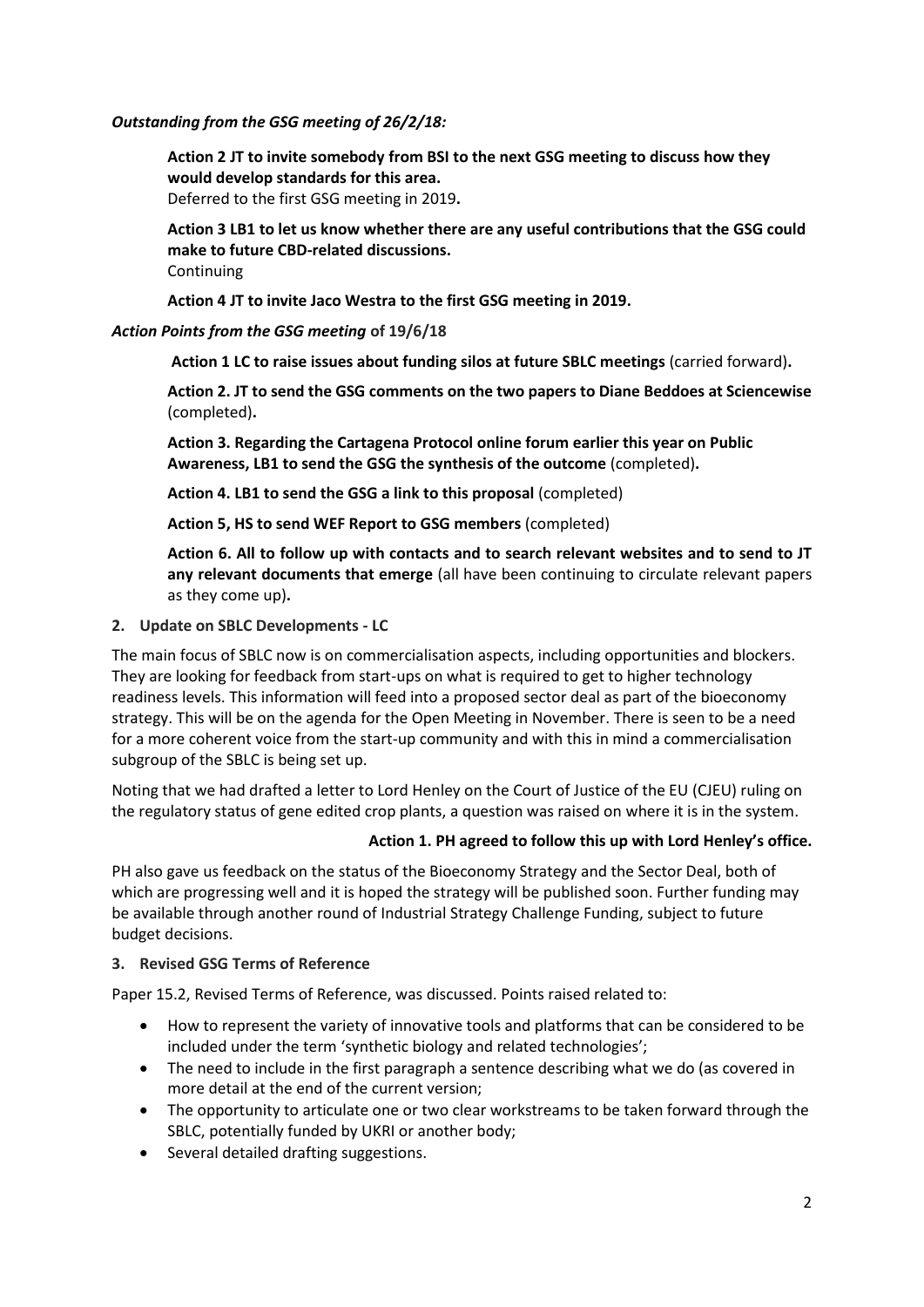We also considered how to have more direct and obvious influence on SBLC decision making and how to demonstrate this influence.

# **Action 2: JT to revise the TOR based on this discussion and send it to GSG members for final approval.**

**4. Hadyn Parry – Oxitec experience in developing GM mosquitoes – engaging with regulators and stakeholders**

HP described his personal experience as an ex-member of staff of Oxitec of engaging with regulators and with communities in developing genetically sterile mosquitoes.

#### *Market and Regulatory Issues*

The market for this technology was entirely outside the UK in around 100 countries with the type of disease problem that it addresses and the regulations differ from one country to another, making it difficult for an SME to navigate. Oxitec's focus was on USA, Brazil, India and Malaysia.

The US regulatory system is 'vertical', based on the type of product (food, plant protection, health care) whereas in Brazil it is 'horizontal' in that all GM products are considered first by the National Biosafety System and then subsequently they have to go through a vertical system depending on whether they are classed as a food or a health care product.

In the US, the product didn't fit the regulatory system.

- In 2008-9 the UDSA had produced a favourable environmental impact statement on their technology
- Following a Dengue fever outbreak in Florida in 2009, they wanted to trial the technology there, but no agency would accept jurisdiction over it.
- In 2009 the USDA accepted jurisdiction because of its competence in the area.
- 2 Years later, the USDA said they did not, after all, have jurisdiction over the technology.
- In 2011, the Florida Department of Agriculture and Consumer Services agreed to consider it and then it was reluctantly adopted by the FDA.
- It then took 2 years to get a Memorandum of Understanding with the other agencies to carry out regulatory oversight.
- In 2014 there was a chikungunya outbreak in the Caribbean, followed in 2015-16 by the zika outbreak.
- In 2017, the USDA said that the regulator should be the EPA and the dossier has now moved across to them.

Each of these changes over a 10-year timeline has involved re-starting the clock and the burden of proof and regulatory criteria are different in different agencies.

Although regulatory systems start off with a scientific review, they generally get more and more politically influenced as a product gets nearer to market. Even where there are statutory time lines they can stop the clock and use it against the company. It is therefore almost impossible for small companies to raise finance and they find themselves trying to develop a disruptive technology against massive inertia in the system with no help.

Three factors are necessary to get to a market: (i) political top cover (a senior minister in government); (ii) a budget in the country; and (iii) a regulatory system that works. Poorer countries are even further behind in the development of regulatory systems than the US which means that the areas in most need of the technology are least likely to get it.

#### *Community and stakeholder issues*

Access to local communities is a very important factor in getting acceptance of the technology and, even though this is a health-related application, it has encountered significant anti-GM lobbying. "The antis" in this case are usually developed country activists, well-funded and coordinated, with a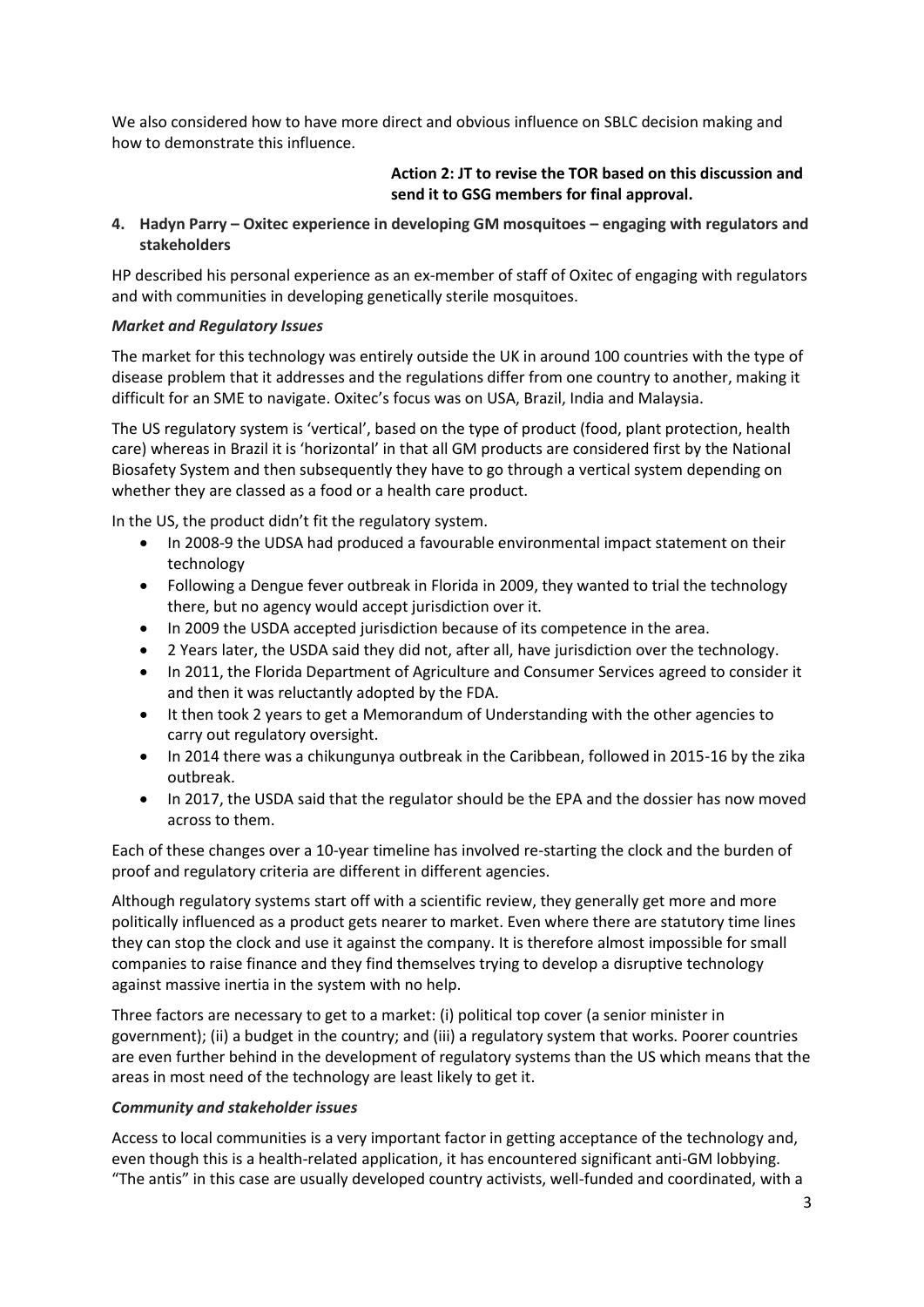history in anti-GM crop campaigns. Their beliefs may be genuine but they are motivated by money in the form of recruitment of pressure group members and attracting donations. Key players in this case have been GeneWatch, Friends of the Earth (USA) and Food and Water Watch.

The following tactics have been employed by "antis" in opposing field trials of Oxitec's GM mosquitoes, mediated through clever use of social media:

- Demanding a full regulatory package including evidence on human and environmental safety in advance of getting permission to do a field trial (a logical impossibility);
- Using the regulatory system to delay development with challenges related to a company's profit motives, moving too fast, the need for more data, conspiracy theories; and
- (Most important) lack of transparency.

Campaigning tactics experienced included a combination of direct attacks attempting to close the company down along with media campaigns based on false information:

- Blanket press releases in well-placed media, local and national;
- Release of investigative dossiers (e.g. GeneWatch 60 page report on Oxitec, well written and apparently well referenced, although the references are usually dead links or not relevant to the issue);
- Intense lobbying of politicians and conduct of local petitions;
- Use of home market criticism, e.g. claims that this would need UK Government support even though the product is not relevant to the UK and could not scientifically be tested in the UK;
- Non-evidential or quasi-evidential argumentation;
- Avoiding face-to-face discussion;
- (Where approval for open release had been granted) well-funded legal challenges, including flying in a highly paid barrister from the UK, creating significant delays, although not a change of outcome;
- A group of activists held a meeting in a rented room in Panama University then sent out a press release critical of Oxitec purporting to come from "a group of experts at Panama University";
- Creating a rumour that the emergence of the zika virus was caused by the release of Oxitec mosquitoes;
- GeneWatch challenged the use of an antibiotic to restore fertility to mosquitoes to enable them to reproduce for commercial use, claiming that antibiotics were not allowed in animal feed and mosquitoes are animals – defended successfully but caused delays;
- Challenging the use of a feed additive that was not approved for mosquitoes; this tied up significant staff time to find another effective additive;
- Using items from Oxitec's regular newsletter to launch freedom of information requests, e.g. to the UK Foreign Office asking whether they had helped the company's work in a country like Panama and if so how.

Despite these challenges, Oxitec has managed to maintain a positive company culture. It has conducted trials in Cayman, Brazil, Malaysia and Panama. The mosquitoes are now approved for release, but not for sale, in Brazil. They had a favourable public referendum result in Florida on approval for a release, in all districts except the two where the releases were to take place (both the subject of intensive lobbying from local antis). They have had recent strong support from the WHO – a positive recommendation for use. Their ability to remain in business in the face of such attacks depended on funding from business angels; they would not have been an attractive investment for venture capitalists.

The company's communications approach has been: to lead from the top; have everybody in the company trained in media presentation; keep a database on pro-and anti- journalists in different countries; inform impartial journalists about their work; never turn down an interview; ensure that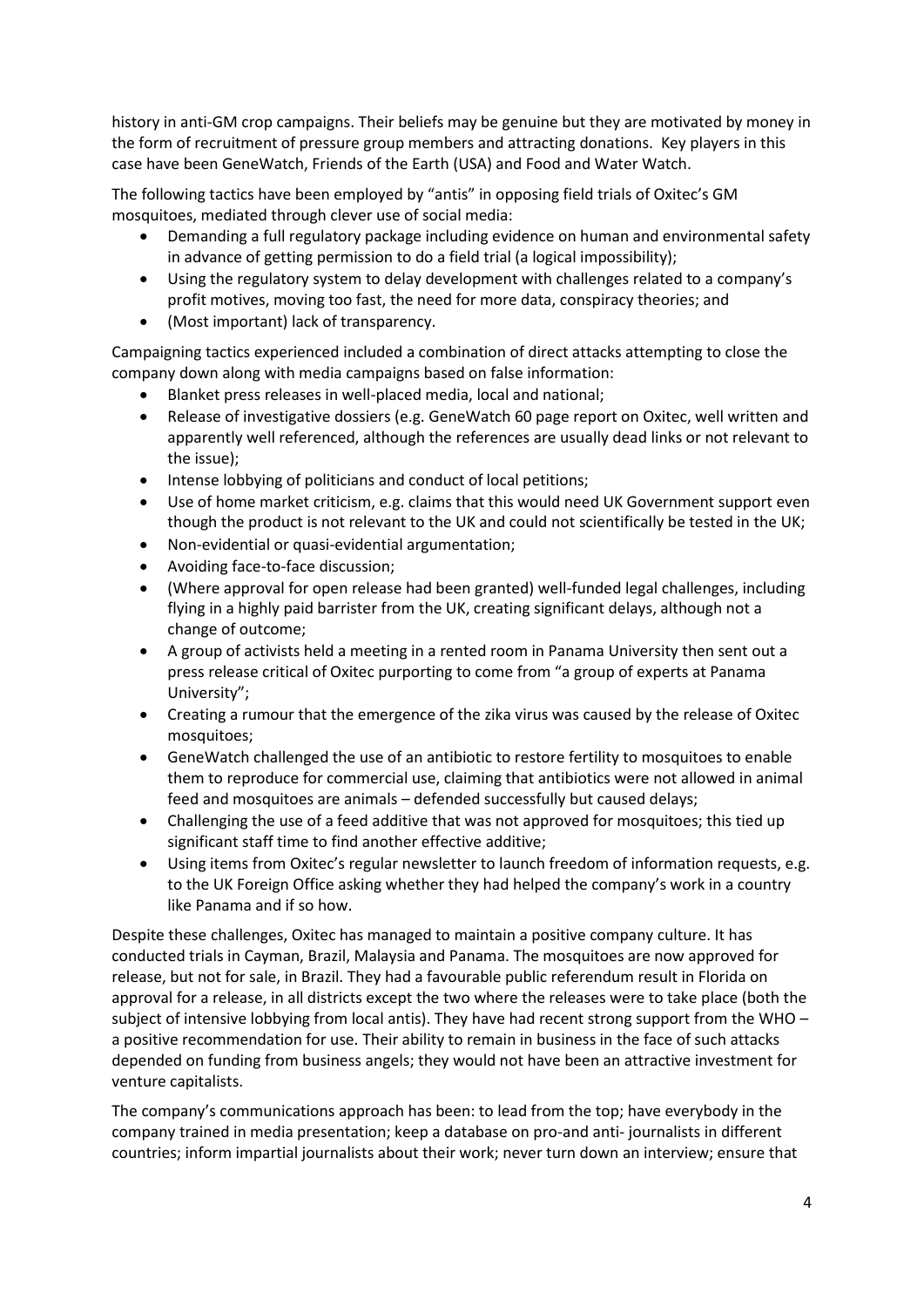the science behind their work is of the highest quality; and inject an element of consumer choice where possible.

Discussion focused on how small companies should deal with such challenges, with the suggestion that this needs to be tackled at government level to prevent them from stopping the development of useful and safe technologies. It will not be possible to change the minds of activists, but the aim should be to win the debate with the majority of citizens.

# **5. Jonathan Napier – genetically modified (GM) and genetically edited (GE) camelina – research at Rothamsted**

JN explained that although Rothamsted Research is a publicly supported research institute, its experience in the development of products based on genetic modification and gene editing was similar to that of Oxitec, although GM research is now more on the periphery of Rothamsted's work than it has been in the past.

# *GM camelina*

The GM omega-3 fish oil project began in the 1990s, intending to deliver the consumer benefits of this product and also to reduce the pressure on marine resources, using genes from algae. The pathway is complex involving multiple steps and multiple genes and a new host chassis, camelina, which used to be the main oilseed crop in Europe up till the 1920s and is easy to engineer. The introduced genes are only expressed in the seeds and not in the rest of the plant. There is no computer programme yet that can predict how the complex combinatorial assembly of genes will work without trying it in practice so it took 15 years, up to 2013, to get to the point where omega-3 oils can be made in plants to the levels found in fish oils.

Moving on to GM field trials, Rothamsted already had experience of some of the pitfalls of conducting such trials based on its development of a wheat variety intended to repel aphids. They were able to learn from the experience of the focused NGO activity that occurred with this product. For the GM camelina trial they had excellent communications, ensuring that press articles were accurate and letting journalists know when they had been wrong. However, because of the threats to vandalise the field trials, the site is heavily fortified and this is seen as giving a very bad impression to the public

# *GE camelina*

French colleagues who had developed a GE camelina variety had asked the Director of the French regulatory body for permission to do a field trial but this was refused. JN then offered to do the trial at Rothamsted as part of his on-going trials. DEFRA approved this course of action but advised against including GE plants within an application for a GM field trial, on the grounds that GM and GE were not seen as the same thing. At the time of this decision the expectation was that the European Court of Justice (ECJ) would confirm that GM and GE should not be treated similarly for regulatory purposes. However, DEFRA's advice to include the GE plants within the GM trial was wise given that the ECJ ruling did not go as expected, and Rothamsted were then able to continue with the trial. In next year's trial, the GE plants will have to go through the full GM approval process. There is concern that people will stop using GE tools because of this ruling.

# *Feeding trial with salmon*

A trial of the feed produced from GM camelina, undertaken in a sea loch off the West Coast of Scotland last summer, resulted in opposition from the Scottish Government and a large number of Scottish regulatory agencies, including the Scottish Food Standards Agency and the salmon producer organisations, on a scale not seen in England, and the trial had to be stopped.